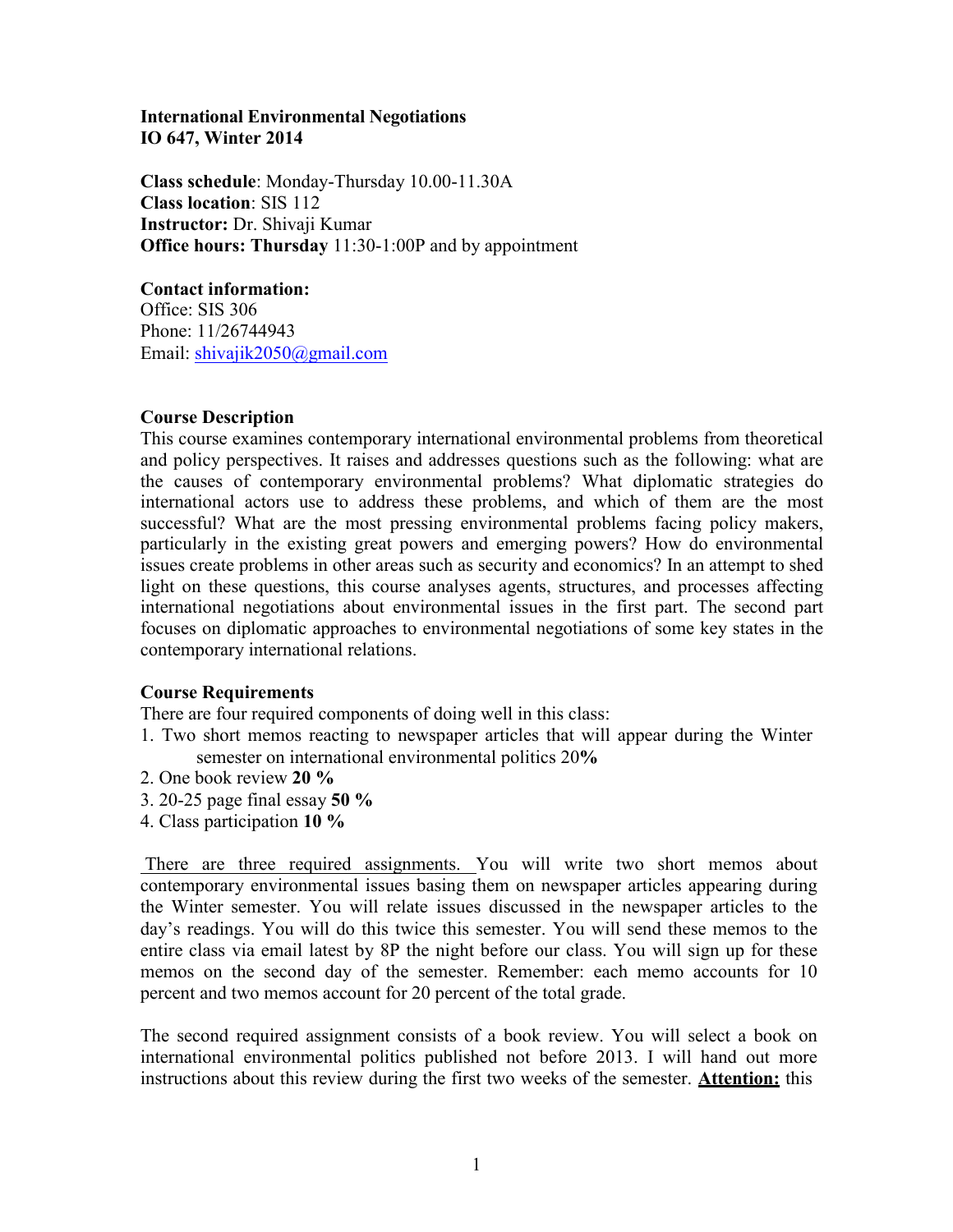review is due by the end of the  $9<sup>th</sup>$  week.

The third required assignment is an essay. The details of this essay will be distributed later in the semester. Attention: this essay will be a multistage assignment in which each stage will carry its own grades. For example: you will first submit an abstract of the proposed paper that will carry its own grade, say 5 percent. I will discuss these different stages of the essay in the class as we approach this assignment.

Please note that class participation will NOT be a murky component of your grade. Students who vigorously participate can enhance their participation scores.

### **Readings**

The class uses a collection of readings drawn from journals and books. The first book important for the course is the *Handbook of Climate Change and India: Development, Politics and Governance* edited by Navraz K. Dubash (London: Earthscan, 2012).

Also, you will be required to read/watch material I will be sending via email throughout the semester.

#### **Note on disability accommodations:**

I am committed to providing reasonable accommodations to students with documented disabilities. Students with disabilities that have been certified by the university medical board will be appropriately accommodated, and they should inform the instructor as soon as possible of their needs.

#### **Communications via email**

Please set my email address  $(\text{shivajik2050@gmail.com})$  to be accepted by any spam filter you may be using. If you send me an email, please put the course title in the subject line. Because of computer viruses, if I do not recognize the source of an email, I DELETE IT UNOPENED. I will make every effort to respond to email quickly, but please recognize that I do not spend all my time next to my computer. Allow 24 hours for a reply.

#### **Changes to the Syllabus**

The syllabus of this course can be revised as and when needed to accommodate more interesting/insightful material. In the event that there is a need for any changes to be made to the syllabus, an e-mail will be sent to all students' mail accounts and will be mentioned in class before the reading is scheduled. Changes become effective immediately after their mention in class, or the sending of the e-mail, whichever comes last.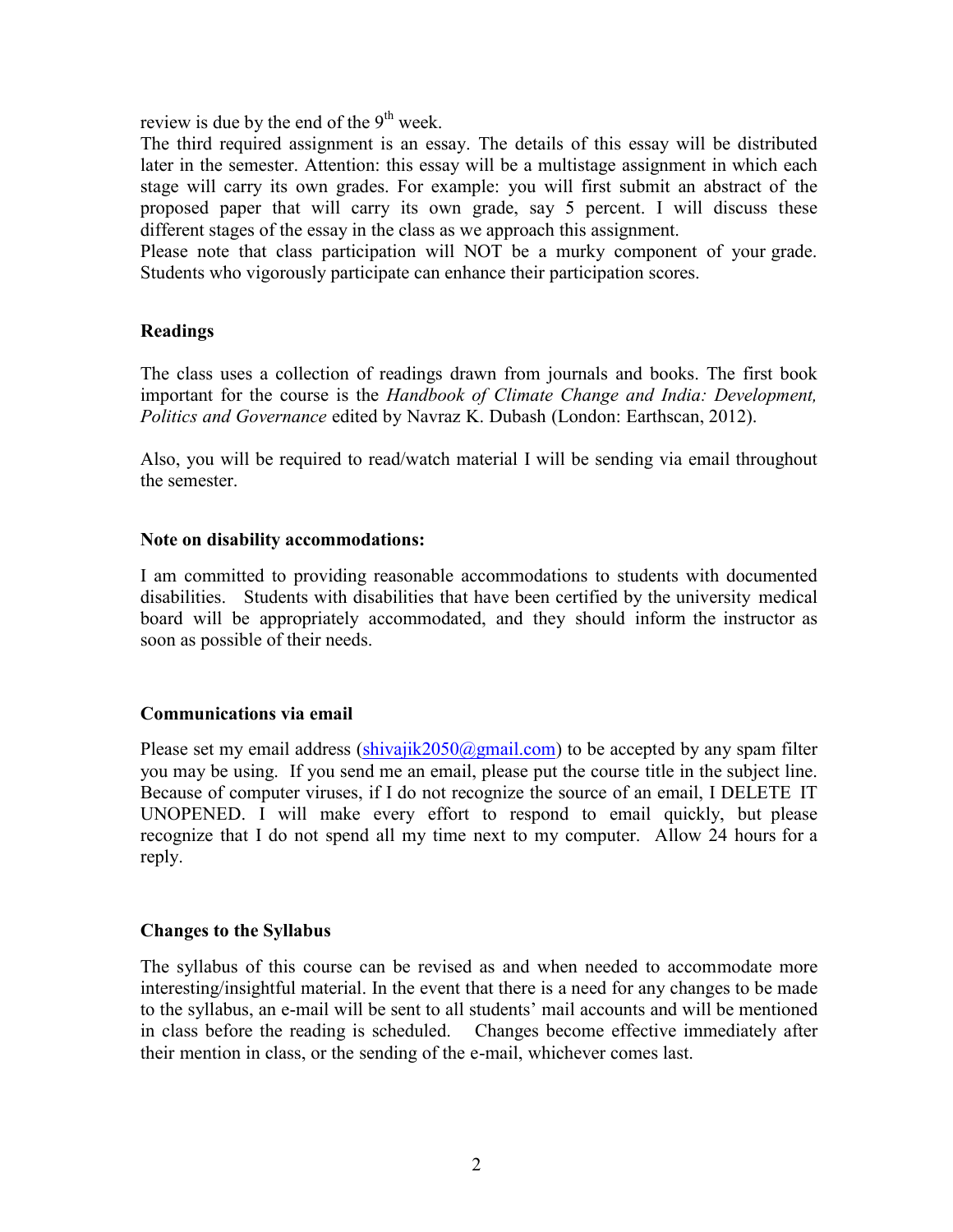### **Class Cancellation.**

In the event that the instructor needs to cancel class, an e-mail will be sent to all students' e-mail accounts prior to class time.

## **Class Schedule**

**Week 1**

## **January 13**

Class introduction and syllabus distribution.

## **January 16**

What are environmental problems?

Ronald B. Mitchell "Sources of International Environmental Problems" in Mitchell (2010) pp. 48-79.

Liliana Andonova and Ronald Mitchell "The Rescaling of Global International Politics" Annual Reviews of Natural Environment (2010)

Nitin Desai "Geopolitics of Climate Change" in Dubash (2012) pp. 373-384

## **Week 2 January 20**

Ronald Mitchell "Defining and Distinguishing International Environmental Problems" in Mitchell (2010) pp. 27-47

Anil Agrwal and Sunita Narain "Global Warming in an Unequal World: A Case of Environmental Colonialism" in Dubash (2012) pp. 81-89

# **January 23**

Ken Conca "Rethinking the Ecology-Sovereignty Debate" Millennium (27:3, 1994) pp. 701-711

Marc Williams "The Third World and Global Negotiations: Interests, Institutions and Ideas" *Global Environmental Politics* (5:3, 2005) pp. 48-69.

## **Weeks 3-9**

Structures, Agents and Processes in International Environmental Negotiations

# **(Book review due by end of 9th week)**